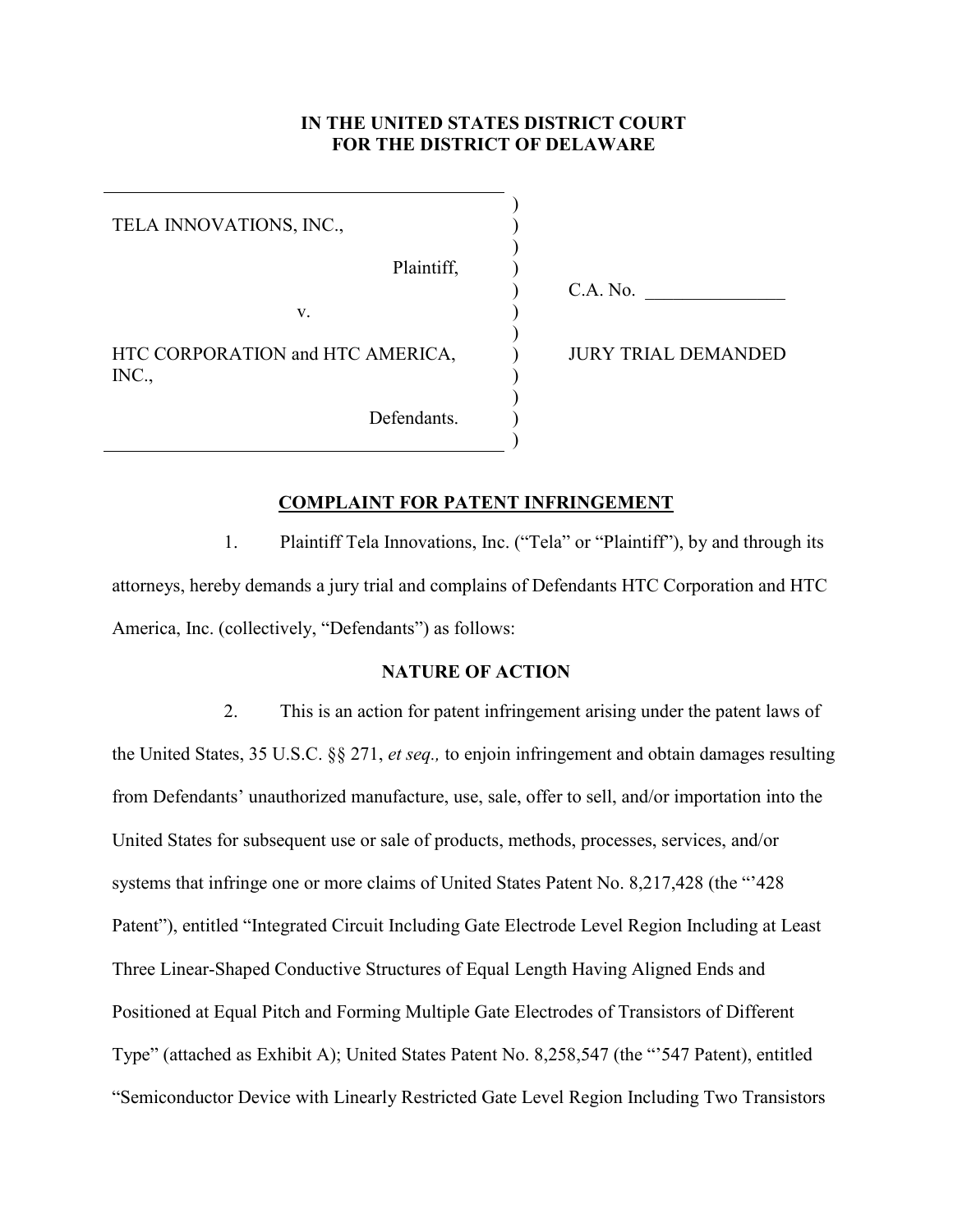of First Type and Two Transistors of Second Type with Offset Gate Contacts" (attached as Exhibit B); United States Patent No. 8,030,689 (the "'689 Patent"), entitled "Integrated Circuit Device and Associated Layout Including Separated Diffusion Regions of Different Type Each Having Four Gate Electrodes with Each of Two Complementary Gate Electrode Pairs Formed from Respective Linear Conductive Segment" (attached as Exhibit C); United States Patent No. 8,258,550 (the "'550 Patent"), entitled "Semiconductor Device Including at Least Six Transistor Forming Linear Shapes Including at Least Two Transistor Forming Linear Shapes Having Different Extension Distances Beyond Gate Contact" (attached as Exhibit D); United States Patent No. 8,258,552 (the "552 Patent"), entitled "Semiconductor Device Including at Least Six Transistor Forming Linear Shapes with at Least Two Transistor Forming Linear Shapes Having Offset Ends" (attached as Exhibit E); United States Patent No. 8,264,044 (the "'044 Patent"), entitled "Integrated Circuit Including Cross-Coupled Transistors Having Two Complementary Pairs of Co-Aligned Gate Electrodes with Offset Contacting Structures Positioned Between Transistors of Different Type" (attached as Exhibit F); and United States Patent No. 8,264,049 (the "'049 Patent"), entitled "Integrated Circuit Including Cross-Coupled Transistors with Two Transistors of Different Type Having Gate Electrodes Formed by Common Gate Level Feature with Shared Diffusion Regions on Opposite Sides of Common Gate Level Feature" (attached as Exhibit G).

3. This action for patent infringement involves Defendants' manufacture, use, sale, offer for sale, and/or importation into the United States of infringing products, methods, processes, services, and systems that are primarily used or primarily adapted for use in portable communication devices, including, but not limited to, Defendants' mobile telephones, telecommunication devices, computer tablets, and other portable communication devices.

-2-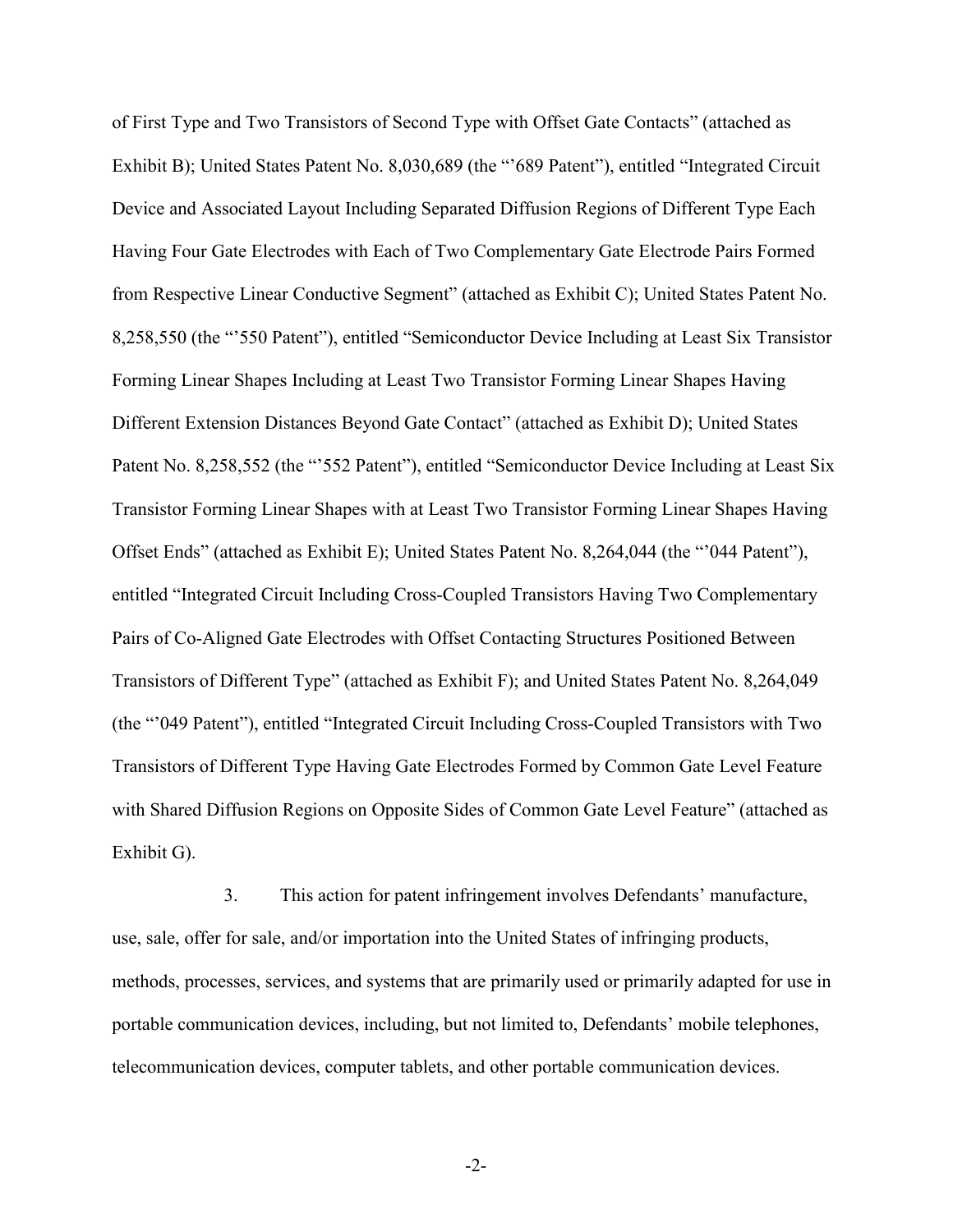4. Plaintiff seeks injunctive relief to prevent Defendants from continuing to infringe Plaintiff's patents. In addition, Plaintiff seeks a recovery of monetary damages resulting from Defendants' past infringement of these patents.

#### **THE PARTIES**

5. Plaintiff Tela is a privately held company with its principal place of business at 485 Alberto Way, Suite 115, Los Gatos, California 95032.

6. Tela has developed and patented design solutions for advanced integrated circuit ("IC") manufacturing processes where lithography driven constraints require novel approaches to both digital circuit design and the physical implementation of these designs. More specifically, Tela developed patented design solutions that enable continued cost-effective scaling of semiconductor manufacturing processes.

7. Tela's products, including cell libraries, layouts and software, enable IC designers to achieve improved performance, area, and power characteristics as semiconductor processes continue to scale. Tela has been the recipient of U.S. government contracts under which it has made significant contributions toward developing its technology for use by the U.S. government, in addition to private semiconductor manufacturing companies. Tela has also entered into numerous evaluation and testing agreements with customers and potential customers under which its products employing its patented technology have been evaluated.

8. Plaintiff Tela is the lawful assignee of all right, title, and interest in and to the '428, '547, '689, '550, '552, '044, and '049 Patents (collectively, the "Asserted Patents").

9. Upon information and belief, Defendant HTC Corporation is a foreign company organized and existing under the laws of Taiwan, with its principal place of business at 23 Xinghua Road, Taoyuan, 330, Taiwan.

-3-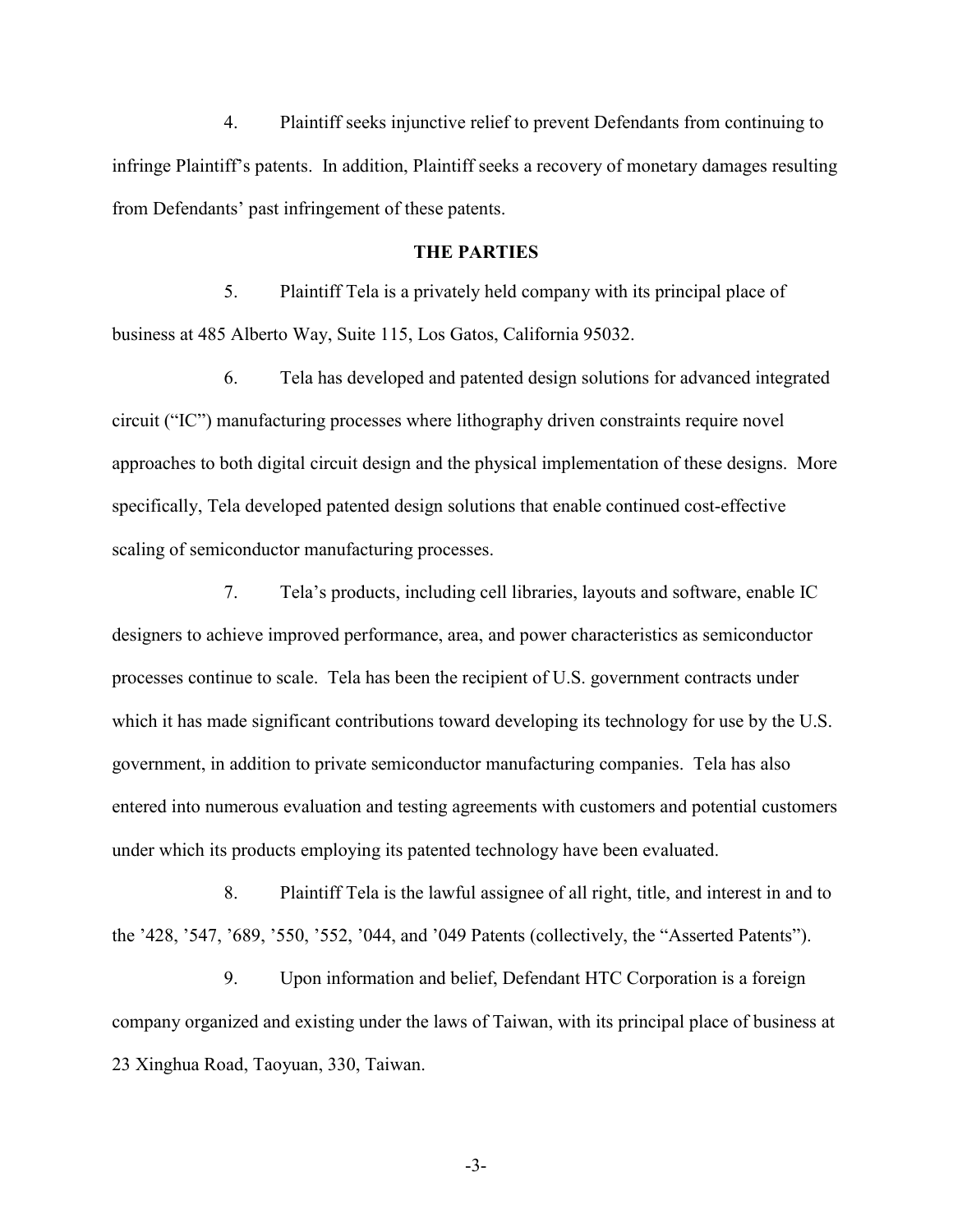10. Upon information and belief, Defendant HTC Corporation makes, imports, sells, and/or offers for sale within the United States portable communications devices. Such devices include, but are not limited to, mobile telephones and computer tablets.

11. Upon information and belief, Defendant HTC America, Inc. is a domestic corporation organized and existing under the laws of the state of Texas, with its principal place of business located at 13920 SE Eastgate Way, Suite 400, Bellevue, Washington 98005.

12. Upon information and belief, Defendant HTC Corporation is the parent corporation of Defendant HTC America, Inc., which operates the United States domestic operations of HTC Corporation.

13. Tela has been irreparably harmed by the Defendants' infringement of its valuable patent rights. Moreover, Defendants' unauthorized and infringing uses of Tela's patented technology have threatened the value of this intellectual property because Defendants' conduct results in Tela's loss of its lawful patent rights to exclude others from making, using, selling, offering to sell, and/or importing the patented technology.

#### **JURISDICTION AND VENUE**

14. This Court has jurisdiction over the subject matter of this patent infringement action pursuant to 28 U.S.C. §§ 1331 and 1338(a).

15. Upon information and belief, Defendants are subject to personal jurisdiction in the State of Delaware because they regularly transact business in this judicial district and division by, among other things, offering their products and services to customers, business affiliates, and partners located in this judicial district. In addition, the Defendants have committed acts of direct infringement of one or more of the claims of one or more of the Asserted Patents in this judicial district.

-4-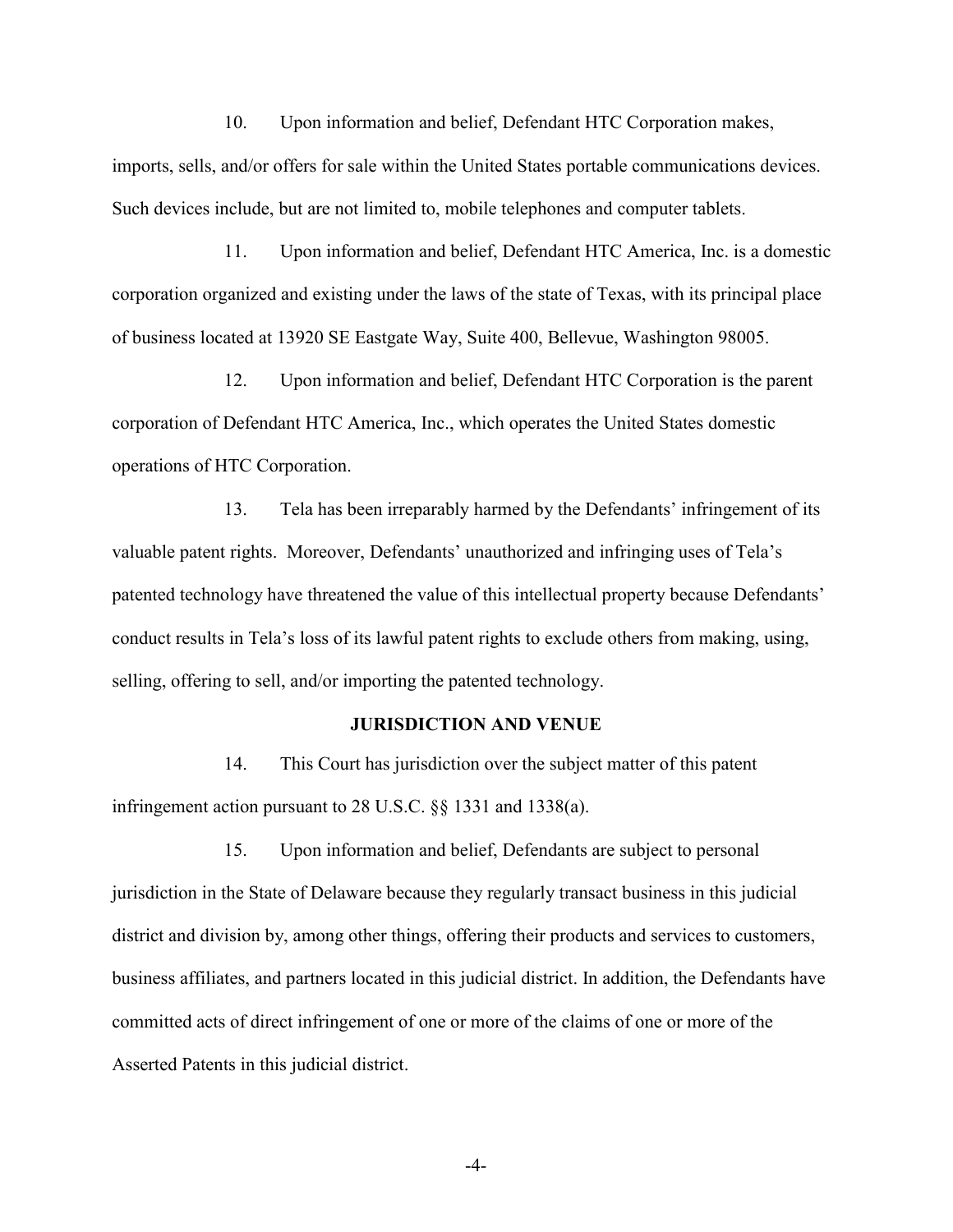16. Venue is proper in this judicial district pursuant to 28 U.S.C. §§ 1391(b), 1391(c), and 1400(b) because the Defendants are subject to personal jurisdiction in this district and have committed acts of infringement in this district.

## **COUNT I (INFRINGEMENT OF UNITED STATES PATENT NO. 8,217,428)**

herein.

17. Paragraphs 1 through 16 are incorporated by reference as if fully restated

18. The '428 Patent has fifty-five (55) claims, including three (3) independent claims (claims 1, 54, and 55) and fifty-two (52) dependent claims (claims 2-53).

19. Upon information and belief, Defendants make, use, sell, offer to sell, and/or import into the United States for subsequent sale or use products, services, methods, or processes that infringe, directly and/or indirectly, or which employ systems, components, and/or steps that make use of systems or processes that infringe, directly and/or indirectly, one or more of the claims of the '428 Patent, including, without limitation, claims 1-13 of the '428 Patent. Such devices include computer tablets, mobile telephones, and other portable communication devices, including, but not limited to, Defendants' One X device and other substantially similar devices.

20. Upon information and belief, Defendants have been infringing and continue to infringe one or more of the claims of the '428 Patent, including the above-cited claims 1-13 of the '428 Patent, through the aforesaid acts, and will continue to do so unless enjoined by this Court. Upon information and belief, Defendants' wrongful conduct has caused Plaintiff to suffer irreparable harm resulting from the loss of its lawful patent rights to exclude others from making, using, selling, offering to sell, and/or importing the patented technology.

-5-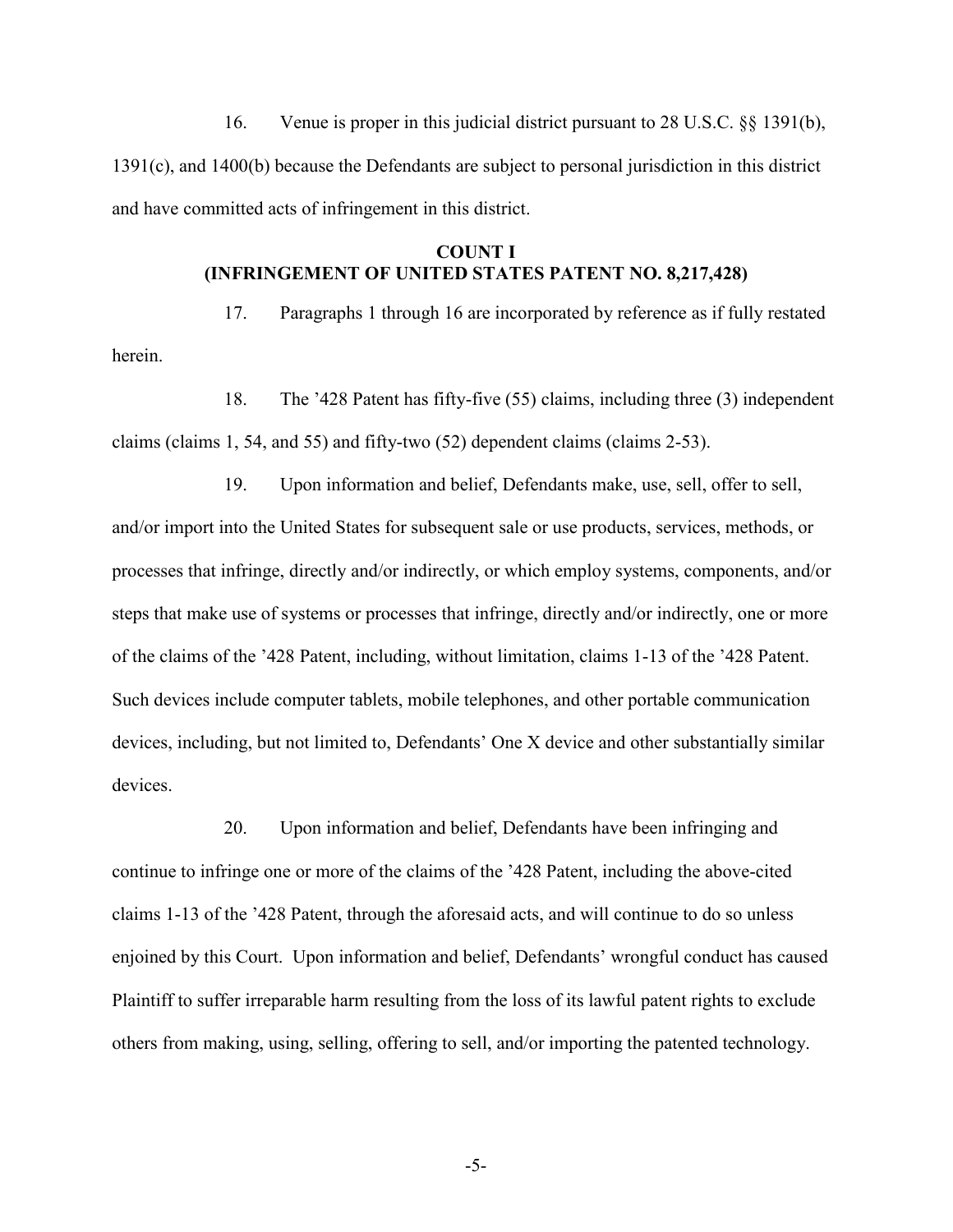## **COUNT II (INFRINGEMENT OF UNITED STATES PATENT NO. 8,258,547)**

22. Paragraphs 1 through 21 are incorporated by reference as if fully restated herein.

23. The '547 Patent has thirty-six (36) claims, including three (3) independent claims (claims 1, 35, and 36) and thirty-three (33) dependent claims (claims 2-34).

24. Upon information and belief, Defendants make, use, sell, offer to sell, and/or import into the United States for subsequent sale or use products, services, methods, or processes that infringe, directly and/or indirectly, or which employ systems, components, and/or steps that make use of systems or processes that infringe, directly and/or indirectly one or more of the claims of the '547 Patent, including without limitation claims 1-34 of the '547 Patent. Such devices include computer tablets, mobile telephones, and other portable communication devices, including, but not limited, to Defendants' One X device and substantially similar devices.

25. Upon information and belief, Defendants have been infringing and continue to infringe one or more of the claims of the '547 Patent, including the above-cited claims 1-34 of the '547 Patent, through the aforesaid acts, and will continue to do so unless enjoined by this Court. Upon information and belief, the Defendants' wrongful conduct has caused Plaintiff to suffer irreparable harm resulting from the loss of its lawful patent rights to exclude others from making, using, selling, offering to sell, and/or importing the patented technology.

-6-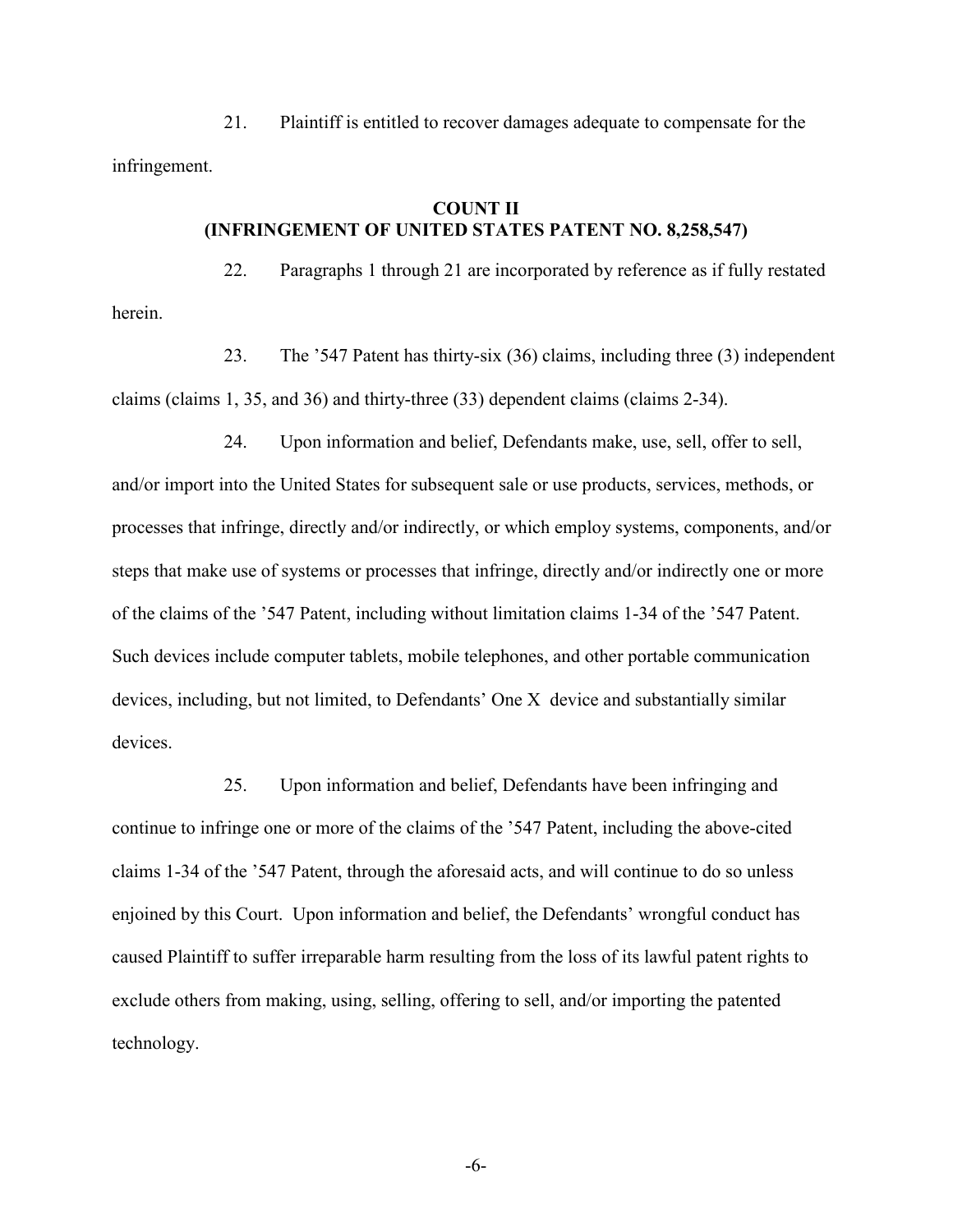# **COUNT III (INFRINGEMENT OF UNITED STATES PATENT NO. 8,030,689)**

27. Paragraphs 1 through 26 are incorporated by reference as if fully restated herein.

28. The '689 Patent has forty-six (46) claims, including two (2) independent claims (claims 1 and 2) and forty-four (44) dependent claims (claims 3-46).

29. Upon information and belief, Defendants make, use, sell, offer to sell, and/or import into the United States for subsequent sale or use products, services, methods, or processes that infringe, directly and/or indirectly, or which employ systems, components, and/or steps that make use of systems or processes that infringe, directly and/or indirectly, one or more of the claims of the '689 Patent, including, without limitation, claims 2-4, 29, and 33-46 of the '689 Patent. Such devices include computer tablets, mobile telephones, and other portable communication devices, including, but not limited, to Defendants' One X device and substantially similar devices.

30. Upon information and belief, Defendants have been infringing and continue to infringe one or more of the claims of the '689 Patent, including the above-cited claims 2-4, 29, and 33-46 of the '689 Patent, through the aforesaid acts, and will continue to do so unless enjoined by this Court. Upon information and belief, the Defendants' wrongful conduct has caused Plaintiff to suffer irreparable harm resulting from the loss of its lawful patent rights to exclude others from making, using, selling, offering to sell, and/or importing the patented technology.

-7-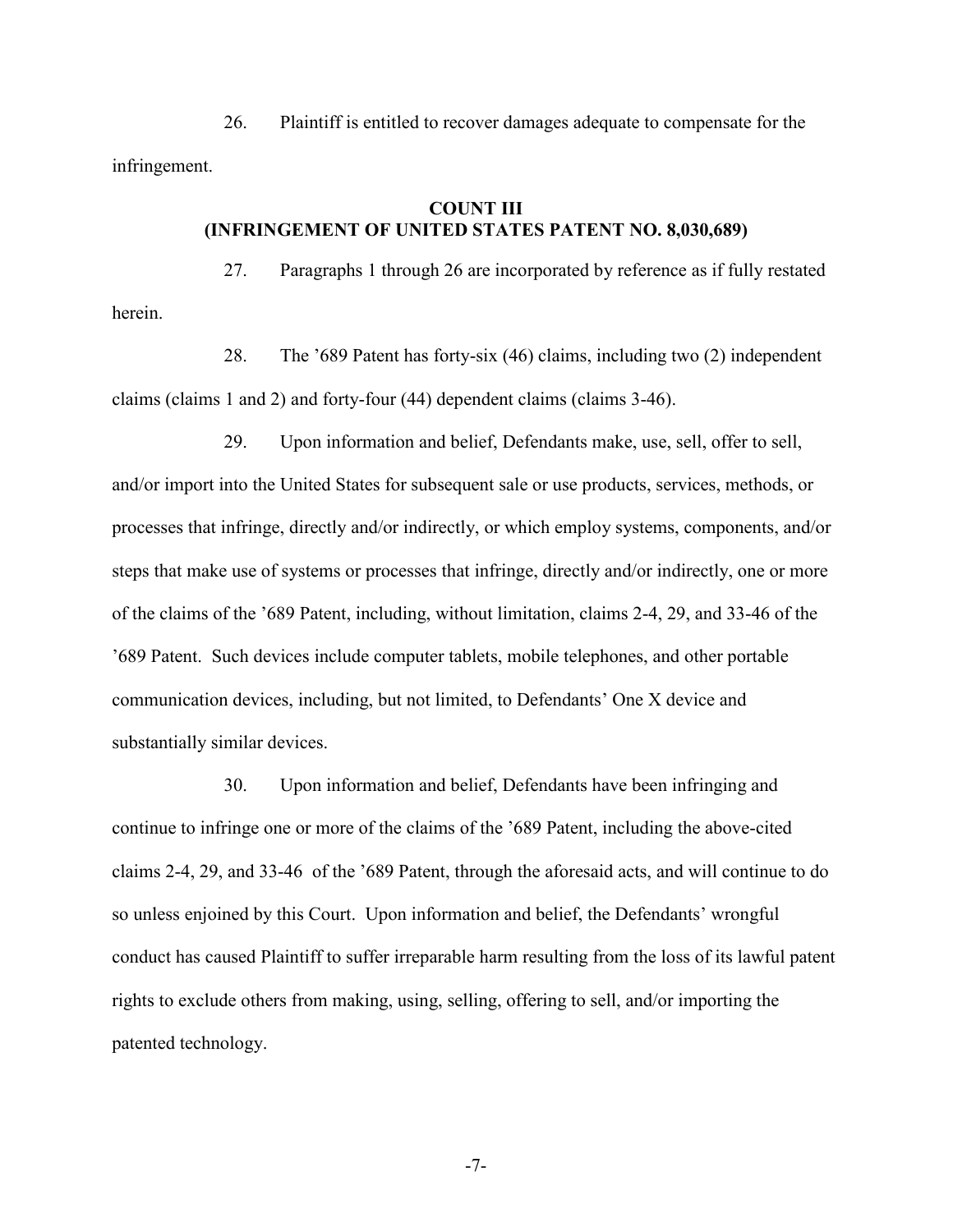# **COUNT IV (INFRINGEMENT OF UNITED STATES PATENT NO. 8,258,550)**

32. Paragraphs 1 through 31 are incorporated by reference as if fully restated herein.

33. The '550 Patent has forty-eight (48) claims, including three (3)

independent claims (claims 1, 47, and 48) and forty-five (45) dependent claims (claims 2-46).

34. Upon information and belief, Defendants make, use, sell, offer to sell, and/or import into the United States for subsequent sale or use products, services, methods, or processes that infringe, directly and/or indirectly, or which employ systems, components, and/or steps that make use of systems or processes that infringe, directly and/or indirectly, one or more of the claims of the '550 Patent, including without limitation claims 1-23, 26-31, and 38-46 of the '550 Patent. Such devices include computer tablets, mobile telephones, and other portable communication devices, including but not limited to Defendants' One X device and substantially similar devices.

35. Upon information and belief, Defendants have been infringing and continue to infringe one or more of the claims of the '550 Patent, including the above-cited claims 1-23, 26-31, and 38-46 of the '550 Patent, through the aforesaid acts, and will continue to do so unless enjoined by this Court. Upon information and belief, the Defendants' wrongful conduct has caused Plaintiff to suffer irreparable harm resulting from the loss of its lawful patent rights to exclude others from making, using, selling, offering to sell, and/or importing the patented inventions.

-8-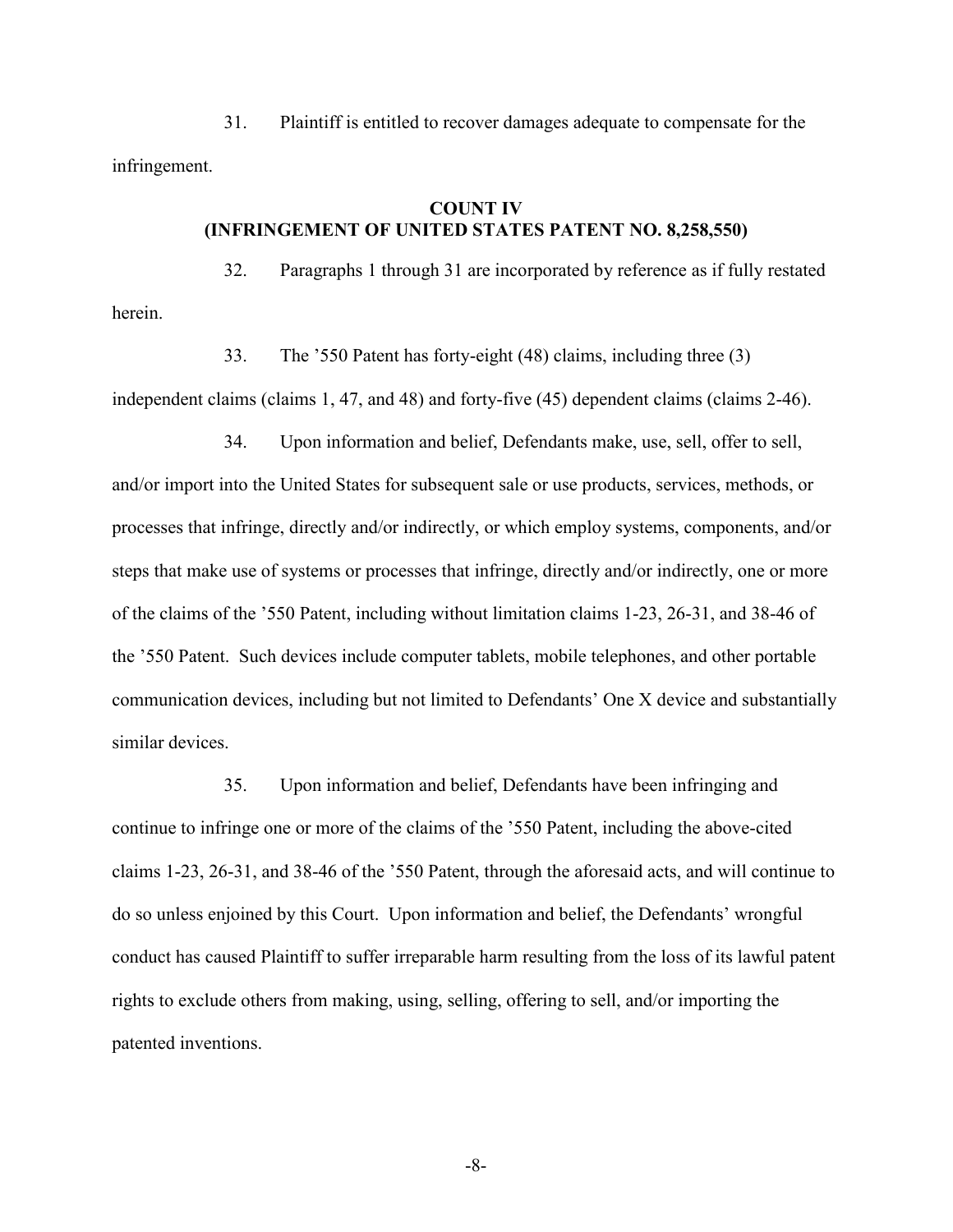# **COUNT V (INFRINGEMENT OF UNITED STATES PATENT NO. 8,258,552)**

37. Paragraphs 1 through 36 are incorporated by reference as if fully restated herein.

38. The '552 Patent has forty-nine (49) claims, including three (3)

independent claims (claims 1, 48, and 49) and forty-six (46) dependent claims (claims 2-47).

39. Upon information and belief, Defendants make, use, sell, offer to sell, and/or import into the United States for subsequent sale or use products, services, methods, or processes that infringe, directly and/or indirectly, or which employ systems, components, and/or steps that make use of systems or processes that infringe, directly and/or indirectly, one or more of the claims of the '552 Patent, including, without limitation, claims 1-5, 11, and 18-47 of the '552 Patent. Such devices include computer tablets, mobile telephones, and other portable communication devices, including, but not limited to, Defendants' One X device and substantially similar devices.

40. Upon information and belief, Defendants have been infringing and continue to infringe one or more of the claims of the '552 Patent, including the above-cited claims 1-5, 11, and 18-47 of the '552 Patent, through the aforesaid acts, and will continue to do so unless enjoined by this Court. Upon information and belief, the Defendants' wrongful conduct has caused Plaintiff to suffer irreparable harm resulting from the loss of its lawful patent rights to exclude others from making, using, selling, offering to sell, and/or importing the patented inventions.

-9-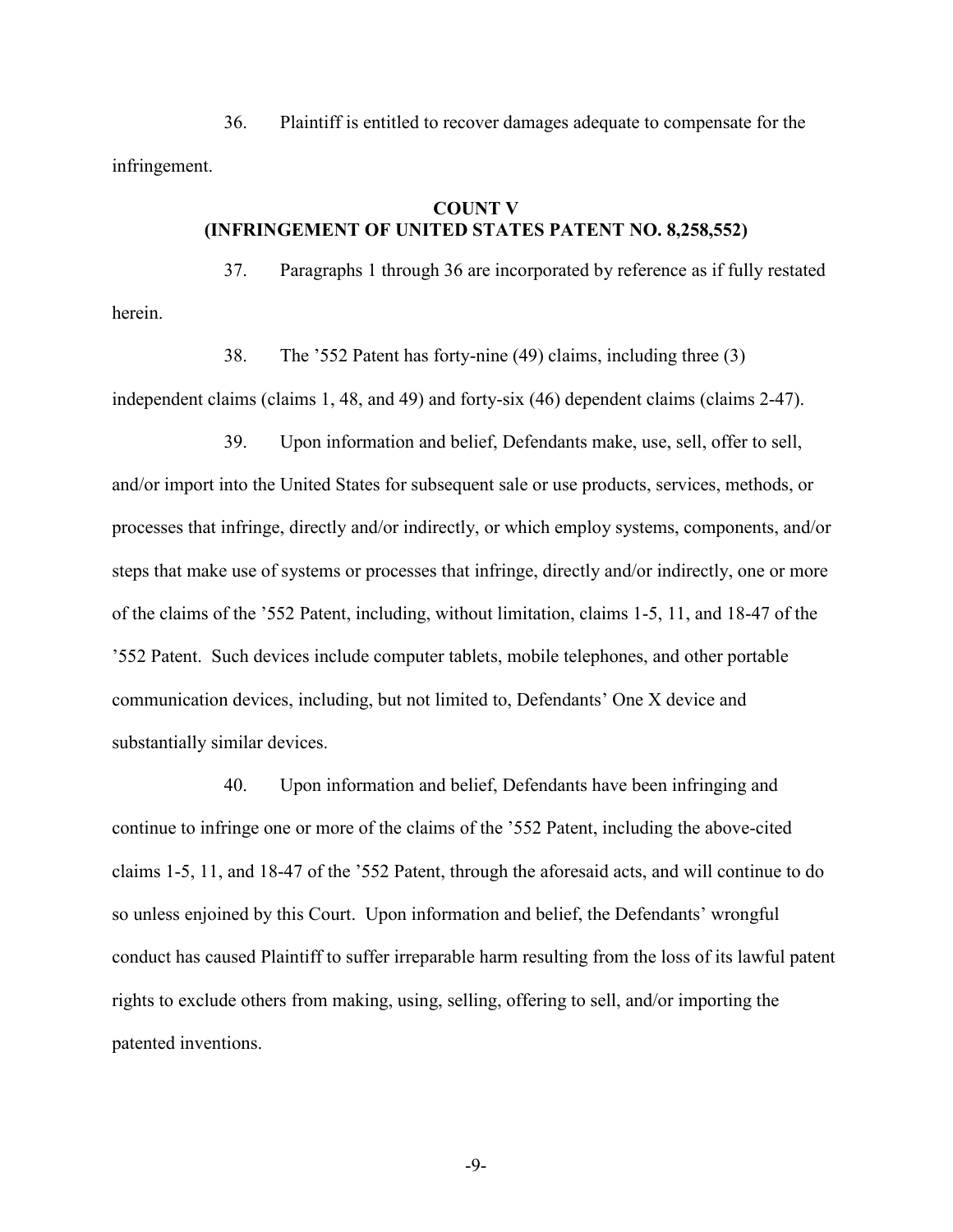# **COUNT VI (INFRINGEMENT OF UNITED STATES PATENT NO. 8,264,044)**

42. Paragraphs 1 through 41 are incorporated by reference as if fully restated herein.

43. The '044 Patent has forty-two (42) claims, including one (1) independent claim (claim 1) and forty-one (41) dependent claims (claims 2-41).

44. Upon information and belief, Defendants make, use, sell, offer to sell, and/or import into the United States for subsequent sale or use products, services, methods, or processes that infringe, directly and/or indirectly, or which employ systems, components, and/or steps that make use of systems or processes that infringe, directly and/or indirectly one or more of the claims of the '044 Patent, including, without limitation, claims 1-5, 7, 8, 10-14, 17, 18, 21- 25, 28, 29, 32-36, 39, and 40 of the '044 Patent. Such devices include computer tablets, mobile telephones, and other portable communication devices, including, but not limited to, Defendants' One X device and substantially similar devices.

45. Upon information and belief, Defendants have been infringing and continue to infringe one or more of the claims of the '044 Patent, including the above-cited claims 1-5, 7, 8, 10-14, 17, 18, 21-25, 28, 29, 32-36, 39, and 40 of the '044 Patent, through the aforesaid acts, and will continue to do so unless enjoined by this Court. Upon information and belief, the Defendants' wrongful conduct has caused Plaintiff to suffer irreparable harm resulting from the loss of its lawful patent rights to exclude others from making, using, selling, offering to sell, and/or importing the patented inventions.

-10-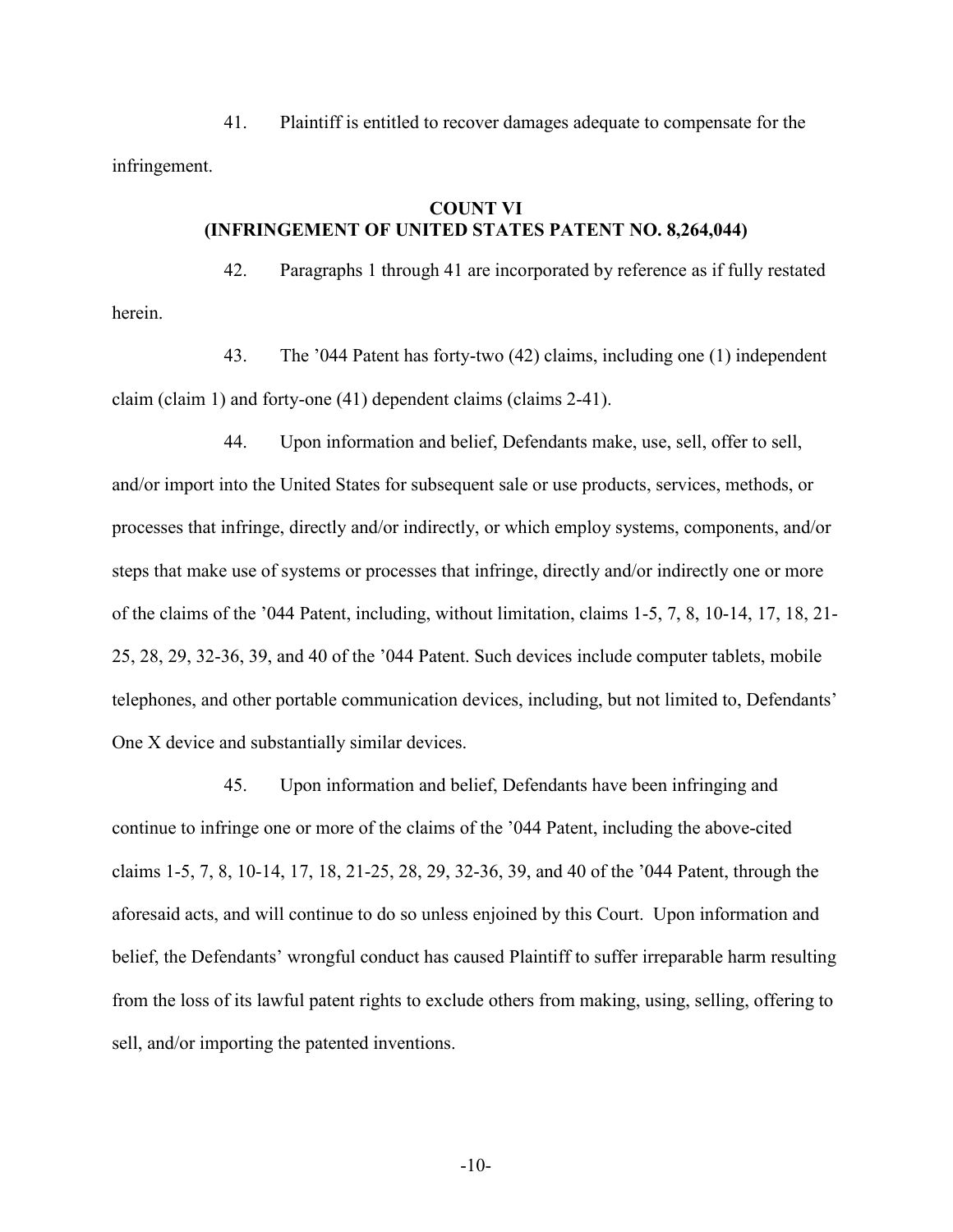## **COUNT VII (INFRINGEMENT OF UNITED STATES PATENT NO. 8,264,049)**

47. Paragraphs 1 through 46 are incorporated by reference as if fully restated herein.

48. The '049 Patent has twenty-five (25) claims, including three (3)

independent claims (claims 1, 24, and 25) and twenty-two (22) dependent claims (claims 2-23).

49. Upon information and belief, Defendants make, use, sell, offer to sell, and/or import into the United States for subsequent sale or use products, services, methods, or processes that infringe, directly and/or indirectly, or which employ systems, components, and/or steps that make use of systems or processes that infringe, directly and/or indirectly, one or more of the claims of the '049 Patent, including, without limitation, claims 1-11 and 20-23 of the '049 Patent. Such devices include computer tablets, mobile telephones, and other portable communication devices, including, but not limited to, Defendants' One X device and substantially similar devices.

50. Upon information and belief, Defendants have been infringing and continue to infringe one or more of the claims of the '049 Patent, including the above-cited claims 1-11 and 20-23 of the '049 Patent, through the aforesaid acts, and will continue to do so unless enjoined by this Court. Upon information and belief, the Defendants' wrongful conduct has caused Plaintiff to suffer irreparable harm resulting from the loss of its lawful patent rights to exclude others from making, using, selling, offering to sell and/or importing the patented inventions.

-11-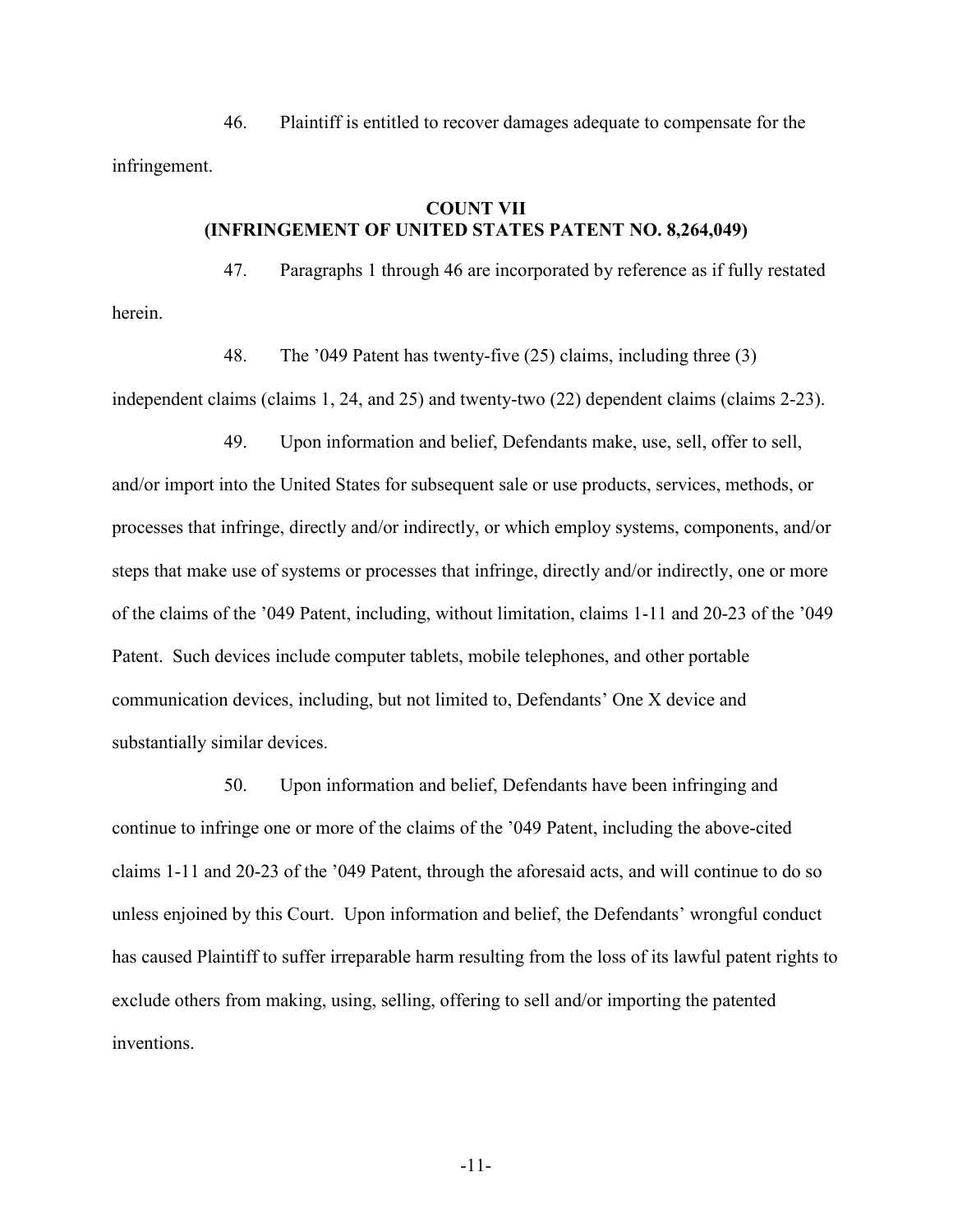**WHEREFORE**, Plaintiff prays for judgment against the Defendant, granting Plaintiff the following relief:

A. That this Court adjudge and decree that the '428 Patent is valid and enforceable against the Defendants; that the '547 Patent is valid and enforceable against the Defendants; that the '689 Patent is valid and enforceable against the Defendants; that the '550 Patent is valid and enforceable against the Defendants; that the '552 Patent is valid and enforceable against the Defendants; that the '044 Patent is valid and enforceable against the Defendants; and that the '049 Patent is valid and enforceable against the Defendants;

B. That this Court adjudge and decree that the Defendants have infringed the '428 Patent, the '547 Patent, the '689 Patent, the '550 Patent, the '552 Patent, the '044 Patent, and the '049 Patent;

C. That this Court permanently enjoin the Defendants and their parents, subsidiaries, affiliates, successors, and assigns, and each of their officers, directors, employees, representatives, agents, attorneys, and all persons acting in concert or active participation with, or on their behalf, or within their control, from making, using, selling, offering to sell, importing, or advertising products and/or services and/or employing systems, hardware, software, and/or components, and/or making use of systems or processes that infringe any of the claims of the Asserted Patents, or from otherwise engaging in acts of infringement of the Asserted Patents, all as alleged herein;

D. That this Court order an accounting, including a post-verdict accounting, to determine the damages to be awarded to Plaintiff as a result of the Defendants' infringement;

-12-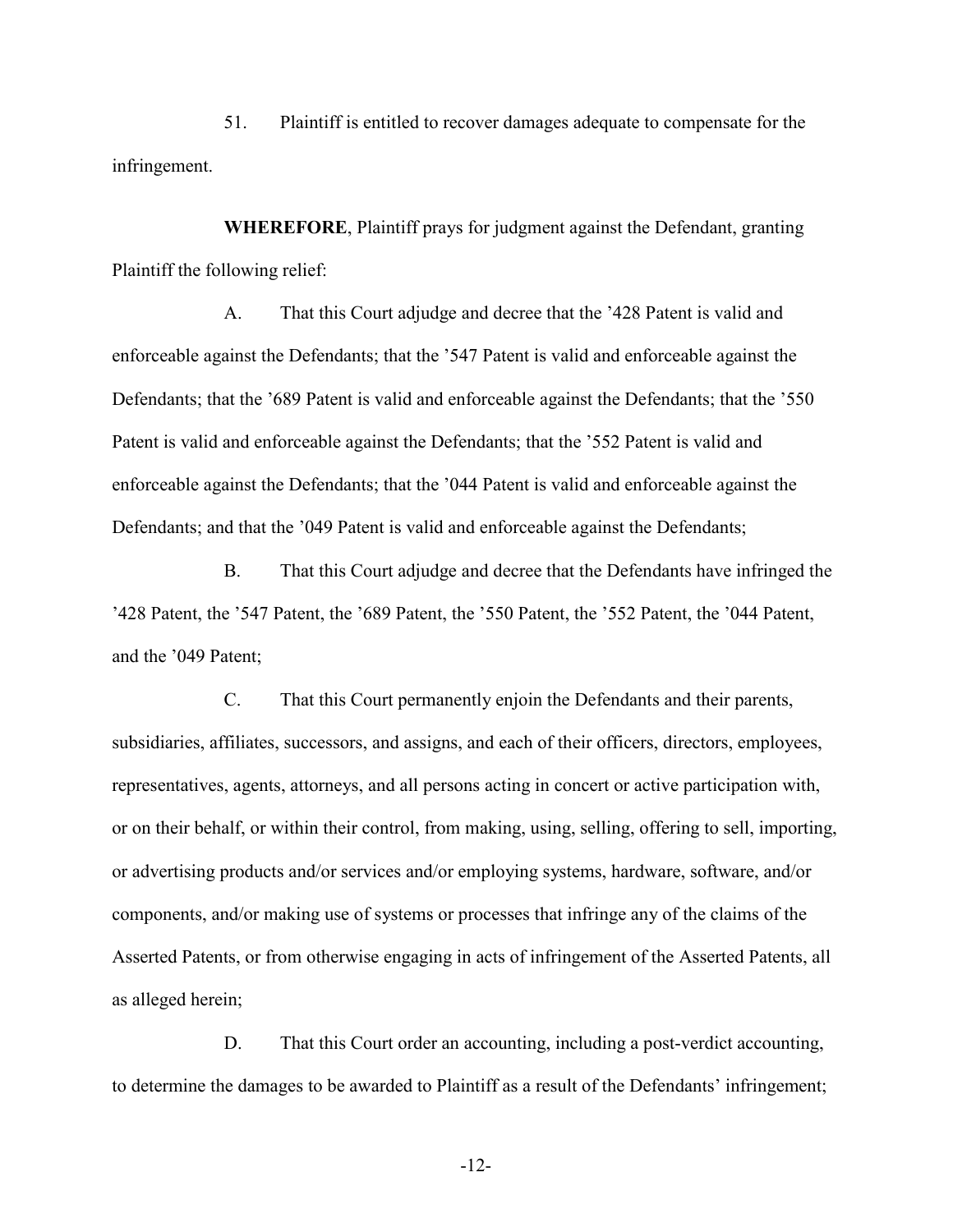E. That this Court, pursuant to 35 U.S.C. § 284, enter an award to Plaintiff of such damages as it shall prove at trial against the Defendants that is adequate to compensate Plaintiff for said infringement, said damages to be no less than a reasonable royalty together with interest and costs;

F. That this Court assess pre-judgment and post-judgment interest and costs against the Defendants, together with an award of such interest and costs, in accordance with 35 U.S.C. § 284;

G. That this Court declare this case to be exceptional and direct Defendants to pay Tela's attorneys' fees incurred in connection with this lawsuit pursuant to 35 U.S.C. § 285; and

H. That this Court grant to Plaintiff such other, further, and different relief as may be just and proper.